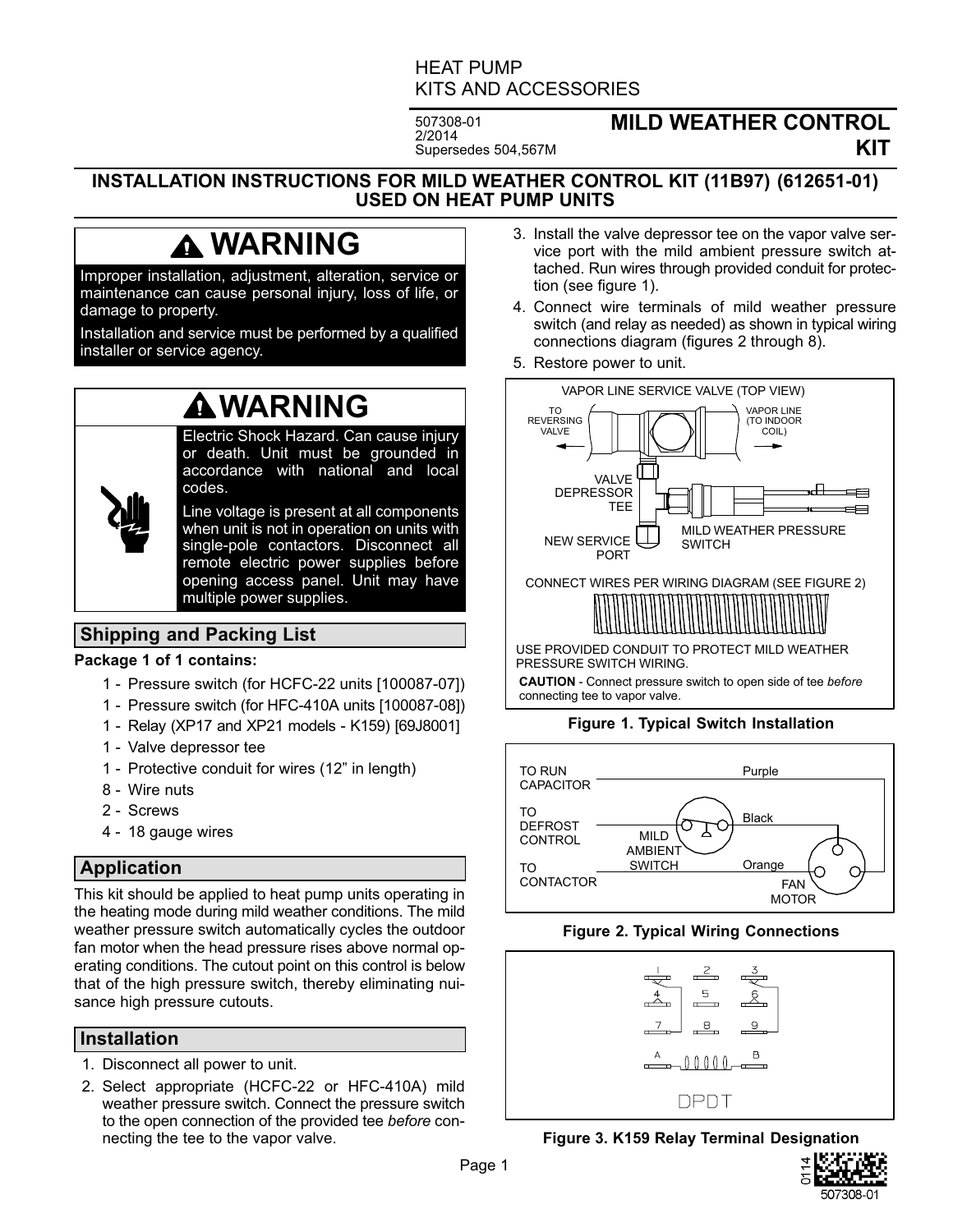### **Adjustments**

The mild weather pressure switch automatically resets; no adjustments are required. The factory-set cut-out and cutin (reset) points are given in table 1.

| Table 1                                  |                     |                       |
|------------------------------------------|---------------------|-----------------------|
| <b>Cut-out and Cut-in (Reset) Points</b> |                     |                       |
| <b>Refrigerant</b>                       | Cut-Out             | <b>Cut-in (Reset)</b> |
| HCFC-22                                  | 375 psig (2551 kPa) | 275 psig (1862 kPa)   |
| <b>HFC-410A</b>                          | 550 psig (3965 kPa) | 425 psig (3102 kPa)   |

**Table 1** 







**Figure 5. XP17 Series Unit Wiring Connections (Earlier Version A175 Control)**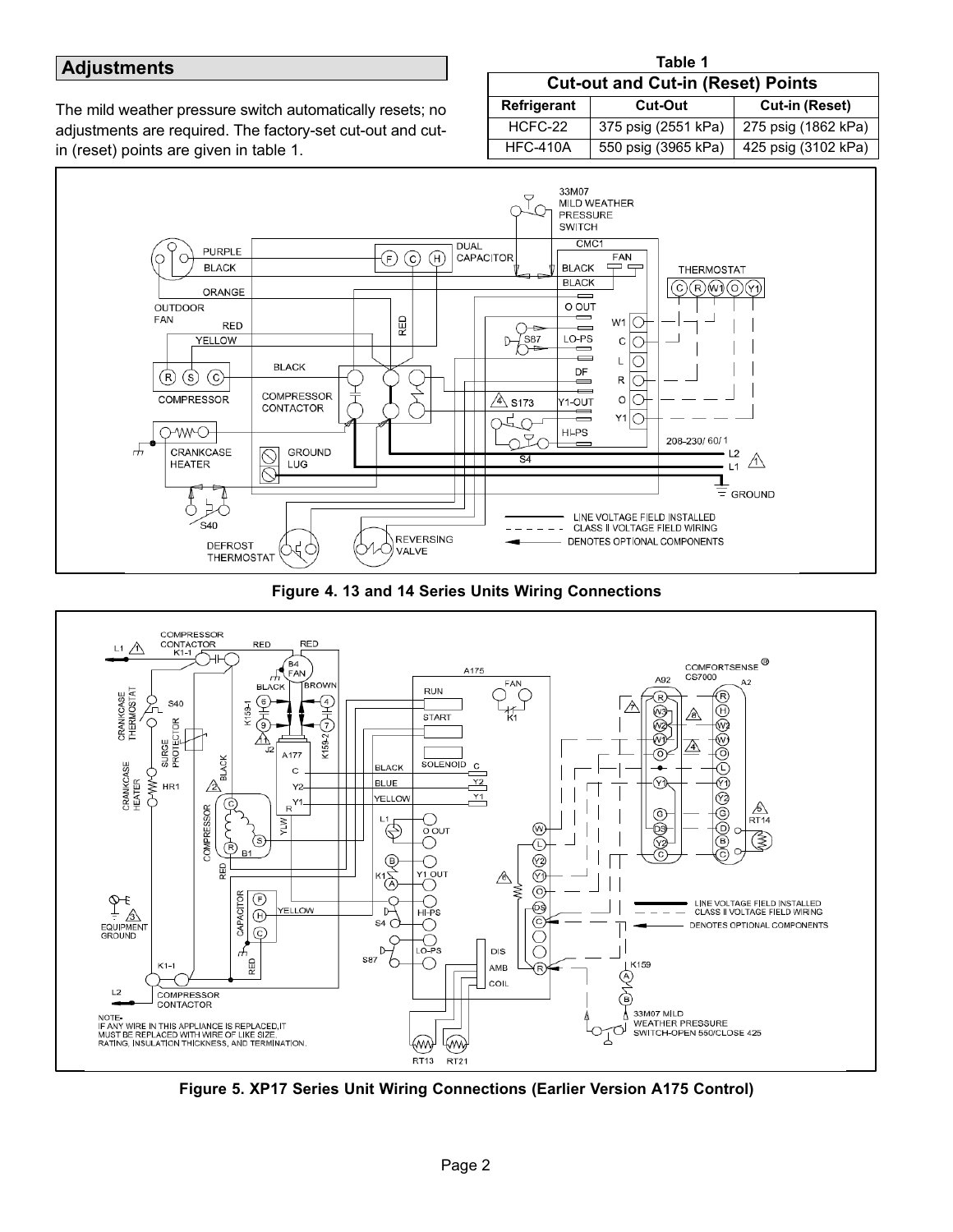

**Figure 6. XP17 Series Unit Wiring Connections (Current Version A175 Control)**



**Figure 7. XP21 Series Unit Wiring Connections (Earlier Version A175 Control)**